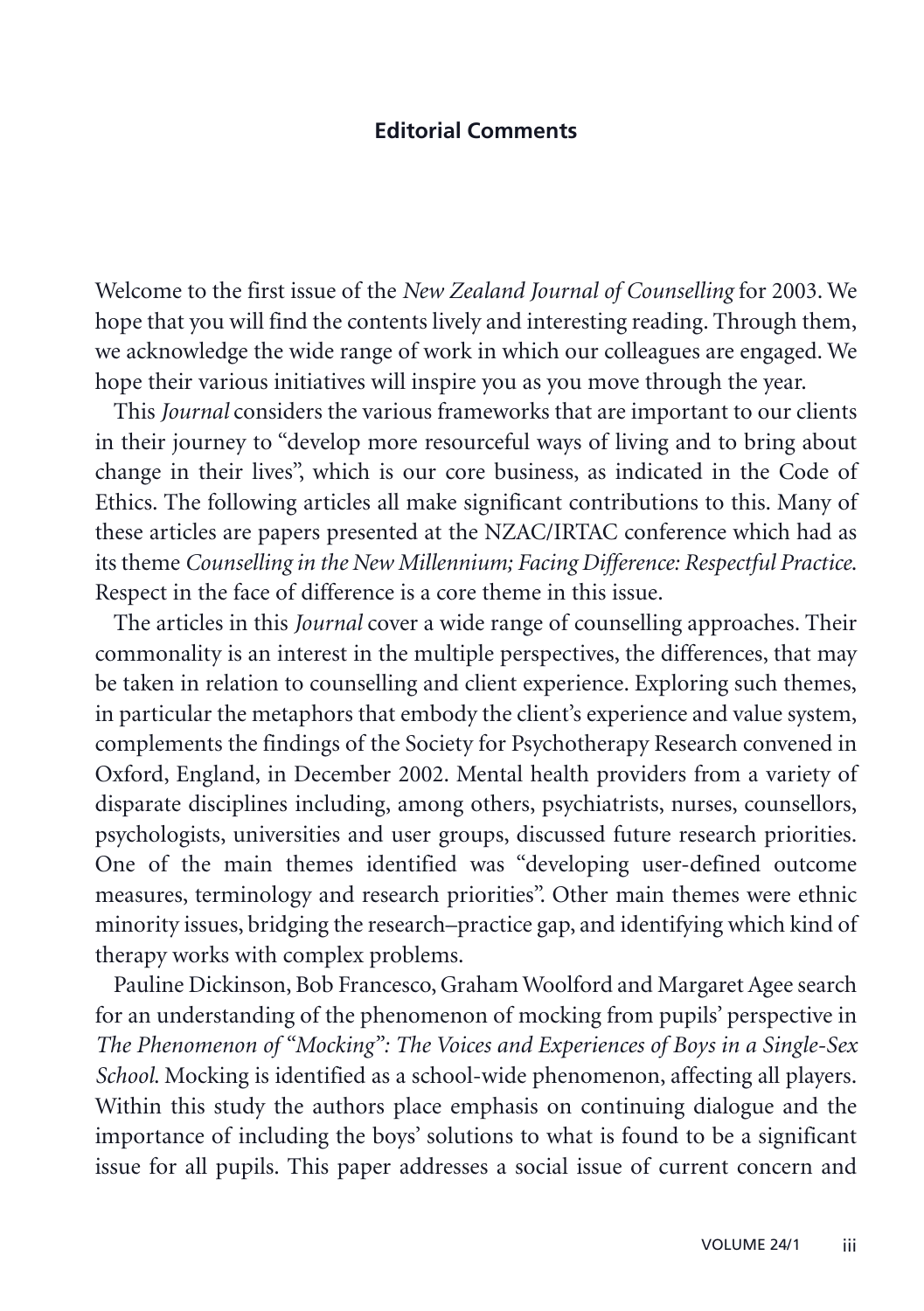relevance and it is good to see clients' perspectives addressed in this way.

Richard Cook's article is of interest to those whose approach to counselling is from a Christian perspective. In *Liberation from Conforming Social Patterns: The Possibilities of Narrative Therapy to Aid the Exploration of Christian Spiritualities*, Cook discusses the use of Christian metaphors to confront and resist dominant social patterns. It is seldom that an attempt is made to integrate Christian perspectives with theoretical approaches. This paper is important in an age when spirituality is regaining coinage in inventories of life satisfaction.

David Bromell, in *Sexual Identity and Male Sexual Offending Against Children*, dares to consider offenders' perspectives in treatment programmes for those who have sexually abused young children. This is challenging territory and the author raises some interesting questions. He proposes that sexual identity confusion may be a significant factor in sexual offending and reflects on some provisional findings.

Margaret Bowater's article, *Dreams and Visions Around Death*, speaks to those who are fascinated by the place of dreams in making sense of our lives, in particular when dealing with death or major loss. Dreams are seen as contributing an important perspective to our life issues. In particular, death is presented as a metaphor of major change for many clients. Margaret Bowater's interest in this area is always infectious and stimulating.

Fran Parkin and Geoff Plimmer, in *Integration of Career and Personal Counselling: Future Selves as an Organising Theme*, report on evidence of greater client satisfaction when clients are able to integrate personal aspects of their lives with their career focus. They offer the theory of "possible selves" as a way of integrating the two within a more structured time frame. With only 3% of NZAC members currently identifying as "career counsellors", it seems the schism between career and personal counselling is an issue in our organisation. This paper is both timely and important in raising this issue and its possibilities.

Judi Miller's article, *Marketing Counselling in New Zealand: The Images of Practice*, explores the images counsellors employ in connecting with clients through the marketing process. What do counsellors think are the images that will connect with clients' perspectives of counselling? This account of an exploratory study concludes that the counsellors in the study "appear to have determined that information that matters to referral agents and third-party funders is also the information that matters to clients". In this sense Miller identifies an intertextuality